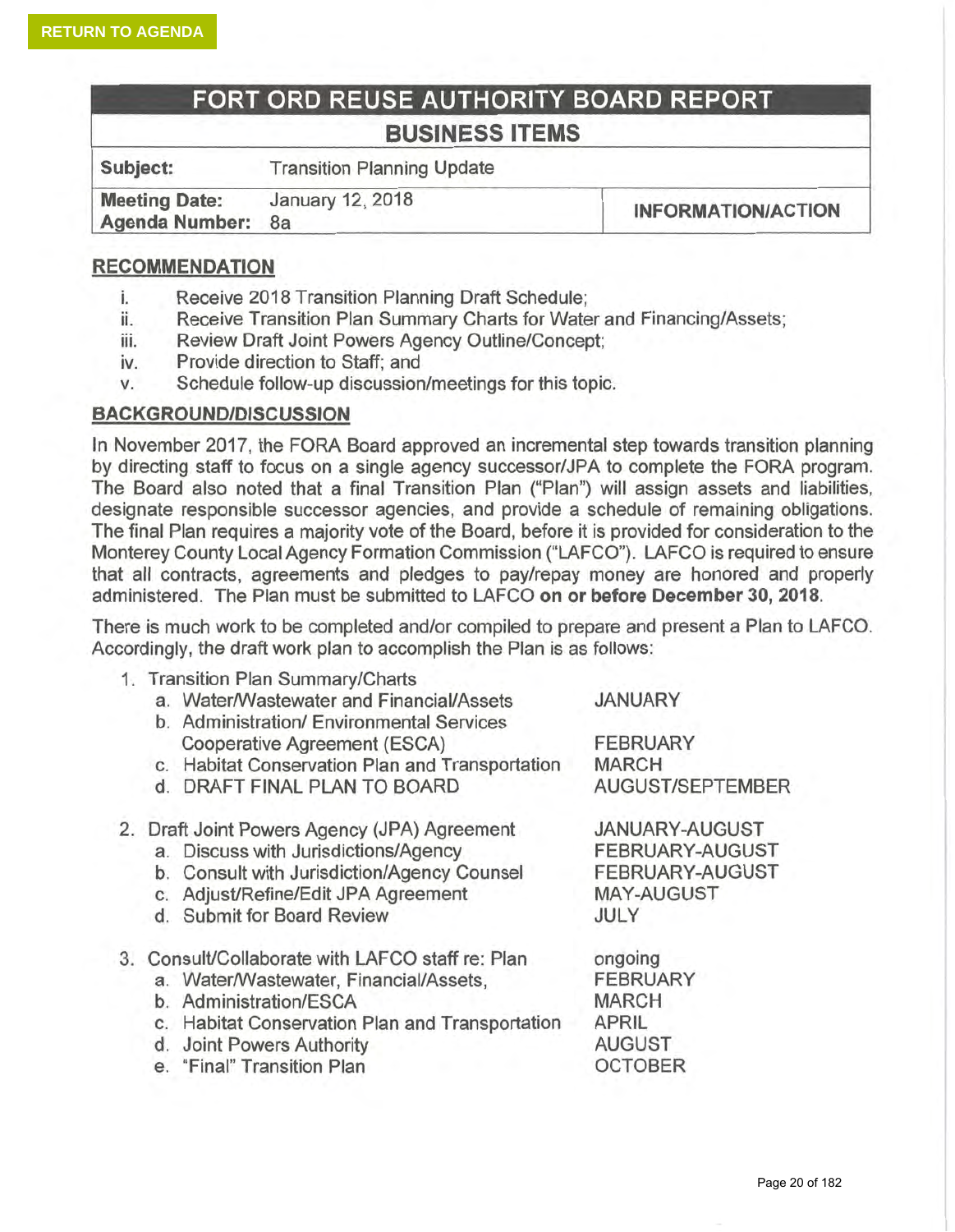The basic components to the Plan are found in FORA's current Capital Improvement Program (Obligations and schedule for improvements), California Public Employee Retirement System (CalPERS) contract requirements and the munitions and explosives of concern cleanup. monitoring and reporting. Information regarding these post-2020 obligations was presented to the Board, Legislative Committee, and Transition Task Force.

Accordingly, today we bring forward the first draft summary charts which will be the basis for the final Transition Plan to be submitted to LAFCO. Ultimately, these will be compiled in a binder or CD with corresponding documents for LAFCO review. One might consider these Summary Charts as "chapters" for the Plan. Staff has prepared these in draft form and expect that these charts may be revised or refined as we move forward in the Plan process, ultimately returning to the Board as the core of a Draft Final Transition Plan for transmittal to LAFCO. Today we also present the financial assets and water charts for your consideration. You might note that these summary charts briefly outline the obligation, note issues and a "To Do" list of what must be accomplished in order to effectuate a transfer to a successor. In some cases, requirements that a successor must meet and/or issues related to utilizing a Joint Powers Agency as the single entity successor are noted.

Also, at the January 4, 2018 meeting staff will present the first draft JPA Agreement outline/concept. The draft is loosely patterned after the Draft Habitat Conservation Plan Joint Powers Authority Agreement, which has the benefit of having been reviewed by many of the potential members. Please ignore any spelling, formatting or numbering errata, this is provided purely for conceptual purposes only. Staff fully recognizes that a final JPA will ultimately be the outcome of input and deliberations by and between the parties that join the JPA and their respective staff, Board direction and decisions, LAFCO input and (potentially) legislative action. There are several questions that will need to be addressed in the documents as we move forward in the process: such as who are the members, how parties are added or removed, the voting rights, the powers, etc. Again, this is a first draft outline/concept which will be revised and refined over the coming months.

#### **FISCAL IMPACT**

Reviewed by FORA Controller WW

Staff time/legal are generally within the approved annual budget, and have been added to current staff workload. Staff anticipates presenting future transition plan budget items for Board consideration

#### COORDINATION

| Prepared by                  |                           |
|------------------------------|---------------------------|
| Damon                        |                           |
| Reviewed by U. Steven Empley |                           |
| <b>Steve Endsley</b>         | Michael A. Houlemard, Jr. |
| ATTAQUALTAITO.               |                           |

ATTACHMENTS:

Attachment A1: Summary Chart: Water/Wastewater Attachment A2 Summary Chart: Financial/Assets Attachment B: Draft Joint Powers Agreement Outline/Concept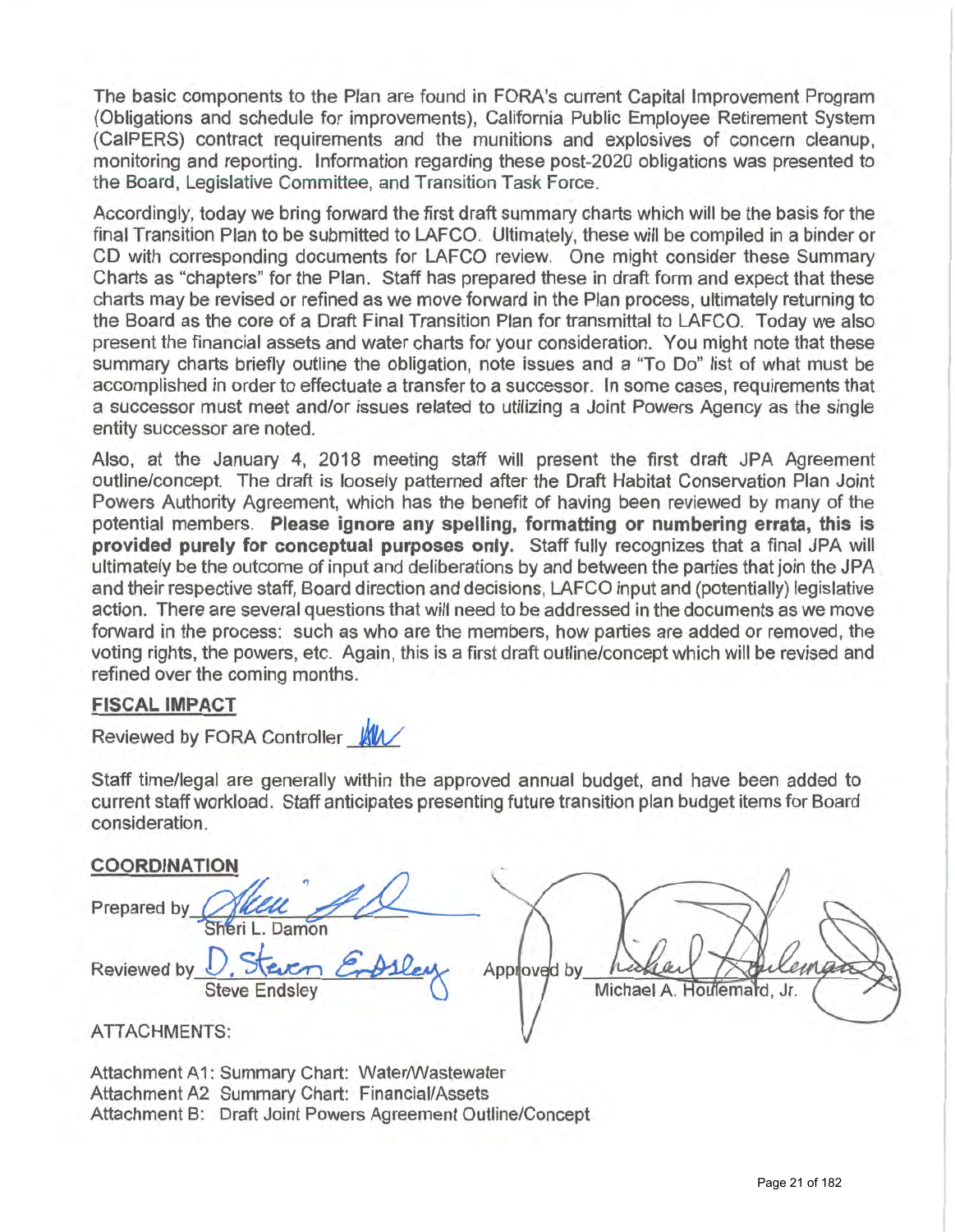### **TRANSITION PLANNING/SUMMARY CHART**

#### **WATER/WASTEWATER**

#### **SUMMARY OF OBLIGATIONS AND SOURCE**

Water and wastewater are complex subject matters. In general there are three categories of obligations outlined in the contracts with FORA. FORA received infrastructure and water rights through its agreement with the Army. FORA entered into agreements with Marina Coast Water District as a water and wastewater purveyor. MCWD initially requested a public benefit conveyance of the water and wastewater rights, easements and infrastructure, converting its request to an Economic Development Conveyance for water and wastewater to access FORA's Economic Development Conveyance benefits. Many of those rights and obligations were passed along to MCWD through Quitclaim Deeds. FORA additionally retains its first right of refusal to excess water/wastewater capacity through its Memorandum of Agreement with the Army. Of primary concern flowing from the Agreements with the Army are the requirements of providing a fair and equitable water and wastewater allocations to the end users of the former Fort Ord property. Successors and assigns are required to comply with these provisions. Second, there are water augmentation obligations which are set forth in the Base Reuse Plan. It was always contemplated and a part of the ongoing collections for the basewide benefits of augmented water to complete the Base Reuse Plan. Finally, there are reimbursement agreements which address backbone infrastructure pipeline obligations for augmented water supply.

#### **EXISTING CONTRACTS AFFECTING WATER**

#### Please see **Attachment A1**.

#### **NOTES**:

MCWD ANNEXATION: All infrastructure and water rights were provided to MCWD to provide for a fair and equitable water allocation. Can MCWD later only annex a portion of the former Fort Ord? Is this consistent? Does LAFCO need to consider and abide by the Fort Ord Reuse Plan when considering MCWD annexation?

In the event of a water shortage how will MCWD provide a "fair and equitable" water supply to the former Fort Ord? Will only entitled projects receive water? Only projects with a water supply assessment?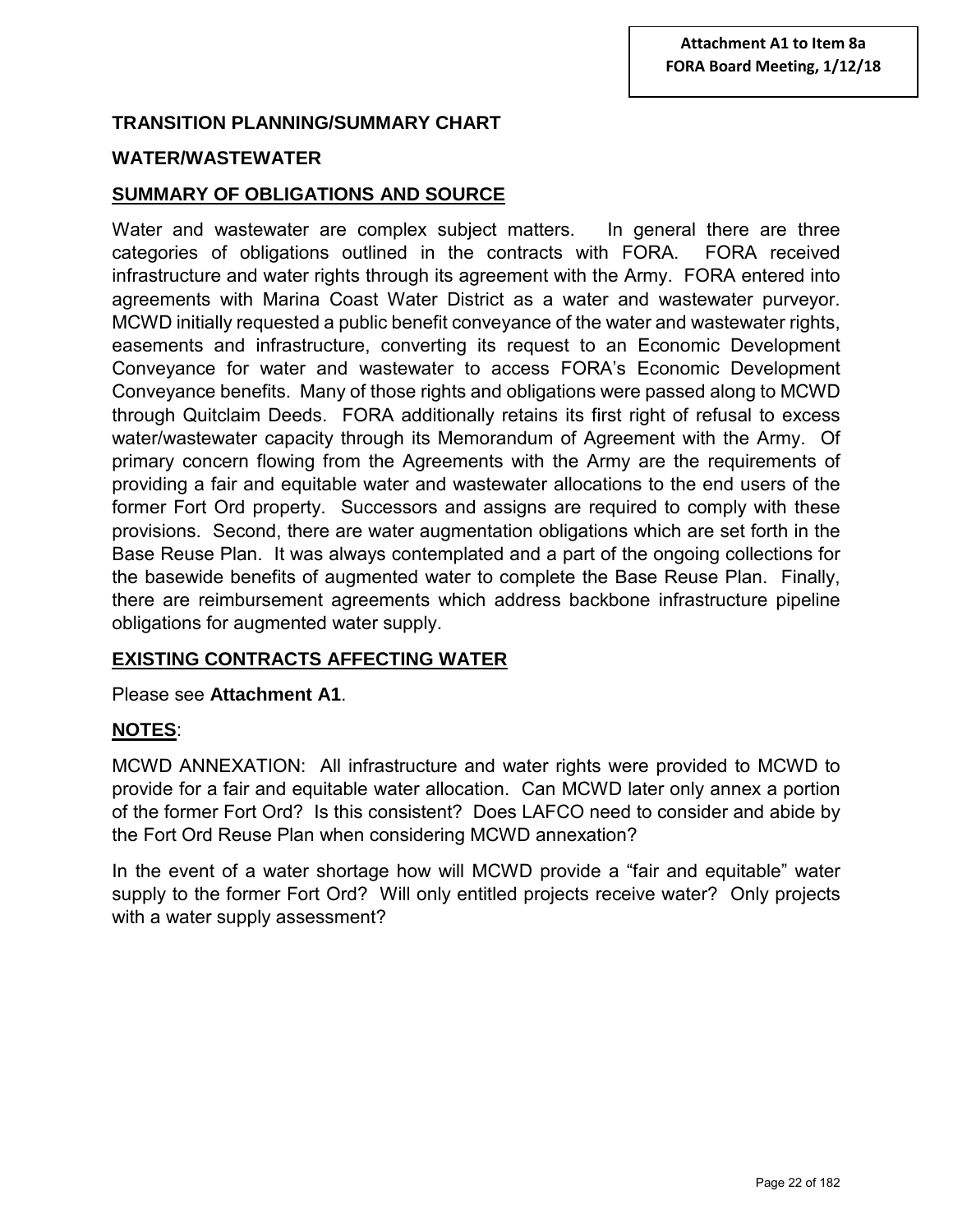#### **WATER/WASTE WATER CONTRACTS**

|                                                                        |      | Asset/Liability      |                     |              |
|------------------------------------------------------------------------|------|----------------------|---------------------|--------------|
| <b>Contract</b>                                                        | Year | Pledge/Obligation    | Assignee/Successor  | <b>Notes</b> |
| US-MCWRA Agreement                                                     | 1993 | Asset                | JPA/Successor       |              |
| FORA-MCWD Water/Waste Water Facilities Agreement                       | 1998 |                      |                     |              |
| FORA-MCWD Water/Waste Water Facilities Agreement-Amendment 1           | 2001 |                      |                     |              |
| FORA-MCWD Water/Waste Water Facilities Agreement - Amendment 2         | 2007 |                      |                     |              |
| Army-FORA MOA for Sale of Portions of the Former Fort Ord              | 2000 | Asset/Obligation     | JPA/Successor; MCWD | 2, 3         |
| FORA, MCWD Quitclaim Deed Ord infrastructure                           | 2001 |                      | JPA/Successor       |              |
| Army-FORA MOA for Sale of Portions of the Former Fort Ord: Amendment 1 | 2002 |                      | JPA/Successor       |              |
| MCWD-FORA Quitclaim deed L35.1 & L35.2                                 | 2004 |                      |                     |              |
| Army- FORA, MRWPCA, and MCWD MOA                                       | 2005 |                      |                     |              |
| MCWD-FORA Quitclaim deed L35.5                                         | 2006 |                      |                     |              |
| FORA Recycled Water allocations to jurisdictions                       | 2007 |                      | JPA/Successor       | b            |
| FORA Potable Water allocation to jurisdictions                         | 2007 |                      | JPA/Successor       |              |
| Army-Seaside AYH Water Deed                                            | 2008 |                      |                     |              |
| MOU Water Augmentation and 3 Party Agreement                           | 2015 | Liability/Obligation | JPA/Successor       | 19           |
| FORA-MCWD Pipeline Reimbursement Agreement                             | 2016 | Liability            | JPA/Successor       | 10           |

Notes:

1. Agreement terminates on FORA sunset. Annexation does not automatically terminate agreement. Oversight continues until agreement terminates.

2. Article 5, provides FORA first right of refusal to excess water and waste water Rights. Successor must be consented to by Army and designated

as Local Reuse Authority (Federal and State Law)

3. Article 5 requires fair and equitable water allocation to enable the effective base reuse.

4. Quitclaim Deed requires compliance with underlying obligations including but not limited to <sup>a</sup> fair and equitable allocation of water to the jurisdictions; JPA/Successor to enforce

- 5. Changes MCWD Public Benefit Conveyance to an EDC conveyance
- 6. Allocates 1427 afy reclaimed water to jurisdictions (fair and Equitable share); MCWD/JPA/Successor to enforce
- 7. Potable water allocations to jurisdictions (Fair and Equitable share); MCWD/JPA/Successor to enforce
- 8. 109 AFY water to Seaside (Stillwell Kidney)
- 9. Planning agreement to analyze alternatives for augmented water supply options

10. Six Million dollar liability to build infrastructure pipeline for delivery of reclaimed/augmented water supply to Ord Community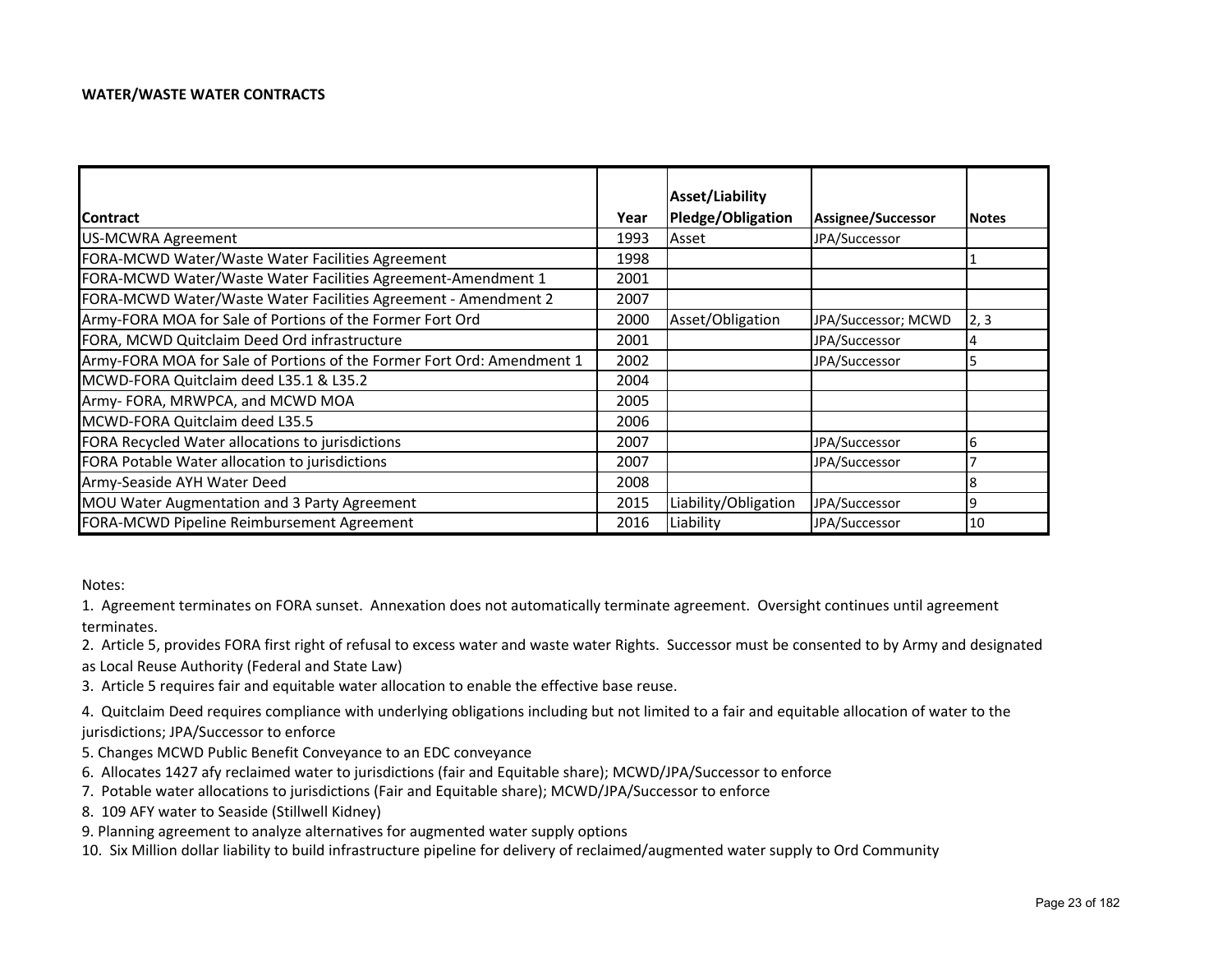#### **TRANSITION PLANNING/SUMMARY CHART**

#### **ASSETS/FINANCING**

#### **SUMMARY OF OBLIGATIONS AND SOURCE**

FORA has three main statutory financial resources, Community Facilities District (Developer Fees), 50-50 split with Jurisdictions of land sale and rental receipts, and Property taxes. FORA utilizes these revenues pursuant to state law primarily for Base Reuse Plan mitigations and Basewide facilities (Transportation/Transit/Water Augmentation/Habitat Conservation and Building Removal). These financial resources are identified and authorized pursuant to the Authority Act and codified in contractual agreements with the underlying land use jurisdictions in the form of the Implementation Agreements. The Community Facilities District (CFD) expires upon expiration of FORA, unless extended by an election and concommitant legislative changes are made to the Mello Roos laws allowing for transfer of the existing FORA CFD.

#### **EXISTING CONTRACTS AFFECTING ASSETS**

Please see Attachment A2 Chart

#### **NOTES:**

Implementation Agreement assignability and the legal meaning of the terms post FORA Act are the subject of a legal memorandum provided by Authority Counsel.

Should the Implementation Agreements be determined not to be assignable or create obligations with the underlying jurisdictions, then the funding and completion of the remaining Base Reuse Plan CIP obligations will be jeopardized.

Likewise, should the Community Facilities District not be assignable or transferrable, then issues related to new replacement revenue streams and application to already approved development projects is a potential issue.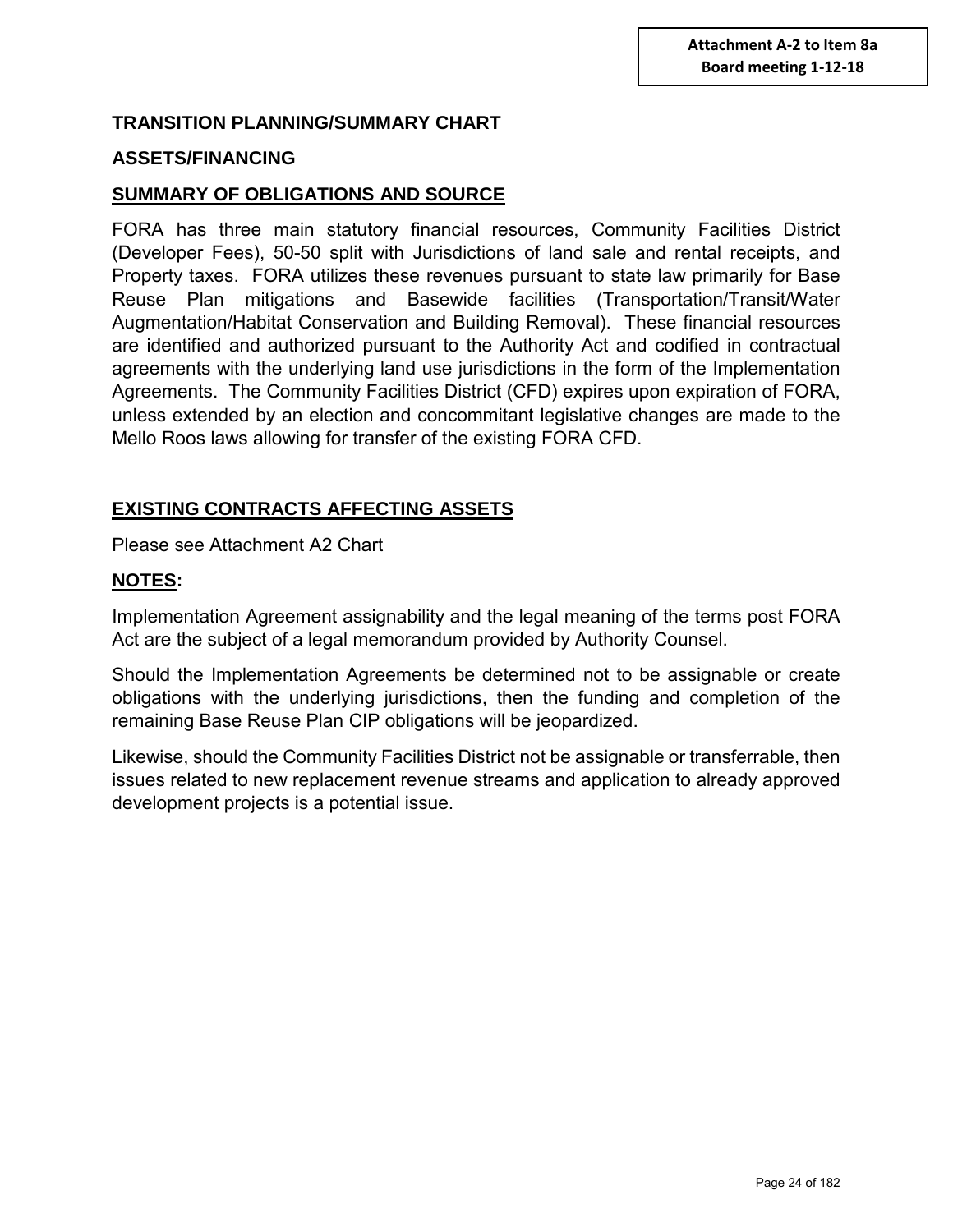#### **Asset Contracts**

|                                                                                                     |      | Asset/Liability   |                           |              |
|-----------------------------------------------------------------------------------------------------|------|-------------------|---------------------------|--------------|
| <b>Contract</b>                                                                                     | Year | Pledge/Obligation | Assignee/Successor        | <b>Notes</b> |
| County of Monterey Implementation Agreement                                                         | 2001 | Asset             | JPA/Successor             |              |
| Del Rey Oaks Implementation Agreement                                                               | 2001 | Asset             | JPA/Successor             |              |
| City of Marina Implementation Agreement                                                             | 2001 | Asset             | JPA/Successor             |              |
| City of Marina IA - Amendment #1: Establishing Development Fee Policy Formula                       | 2013 | Asset             | JPA/Successor             |              |
| City of Monterey Implementation Agreement                                                           | 2001 | Asset             | JPA/Successor             |              |
| City of Seaside Implementation Agreement                                                            | 2001 | Asset             | JPA/Successor             |              |
| <b>CFD-Notice of Tax Lien</b>                                                                       |      | Asset             | JPA/Successor             |              |
| Southboundary Road Reimbursement Agreement (DRO)                                                    |      | Asset             | JPA/Successor             |              |
| FORA-UCSC Agreement Concerning Funding of Habitat Management Related Expenses on the Fort Ord Natur | 2005 | Liability         |                           |              |
| Pollution Legal Liability Reimbursement Agreement (DRO)                                             |      | Asset             | JPA/Successor             |              |
| Pollution Legal Liability Insurance (PLL) CHUBB                                                     | 2015 |                   | <b>Successor Agencies</b> |              |

2 CFD only assignable if extended by vote and changes to state Mello Roos Act allowing transfer to JPA/Successor. If no CFD, then Jurisdictions required to replace pursuant to Implementation Agreement formula 1 Implementation Agreements require ongoing completion of Base Reuse Plan obligations. Land sales revenues, development fees/CFD fees/ and Property tax revenues committed until CIP fully implemented. See

3 DRO owes FORA for their proportional share of the PLL Insurance Contract and some costs on the prior Southboundary Road Improvement project.

4 Pollution Legal Liability Insurance Contract provides that upon FORA sunset, jurisdictions become successor beneficiaries.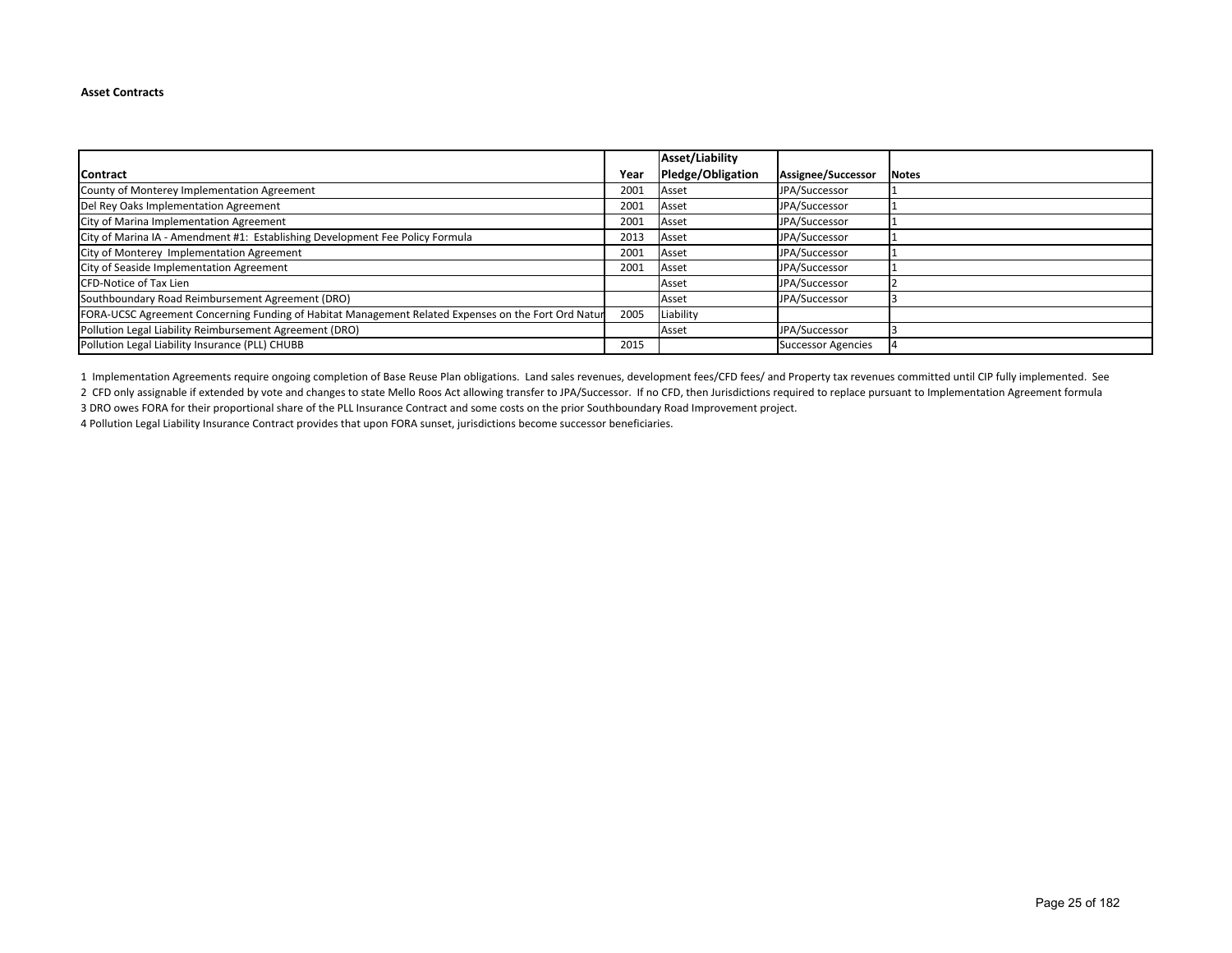Land Use Jurisdictions & Successor Entity will:

- Implement BRP Economic Recovery
- Implement BRP Mitigations
- Implement BRP Policies, *including but not limited to, affordable housing and/or jobs/housing balances*
- Collaborate to Maximize/Leverage Regional Resources
- Commit to Fair and Equitable Distribution and Contribution

**Adopted by FORA Board November 17, 2017** 

**PLEASE NOTE THE FOLLOWING OUTLINE/DRAFT IS OFFERED FOR CONCEPTUAL PURPOSES ONLY AND IS DERIVED FROM PRIOR ACTIONS/DIRECTIONS TO ESTABLISH THE FORT ORD HABITAT COOPERATIVE. ACCORDINGLY, PLEASE IGNORE ANY TYPOGRAPHICAL, SPELLING, FORMATTING OR NUMBERING ISSUES WITH THE DRAFT DOCUMENT** 

#### **GENERAL OUTLINE – JPA**

- A. PARTIES
- B. FUNDAMENTAL UNDERSTANDINGS/RECITALS
- C. DEFINITIONS
- D. PURPOSE
- E. ADDITION/REMOVAL OF PARTIES
- F. JPA GOVERNANCE
	- a. VOTING STRUCTURE
		- b. MEETING/CONTRIBUTIONS/POWERS/ETC.
- G. RESOURCES AND PLANNING
- H. BOILERPLATE (SECTIONS 6-16)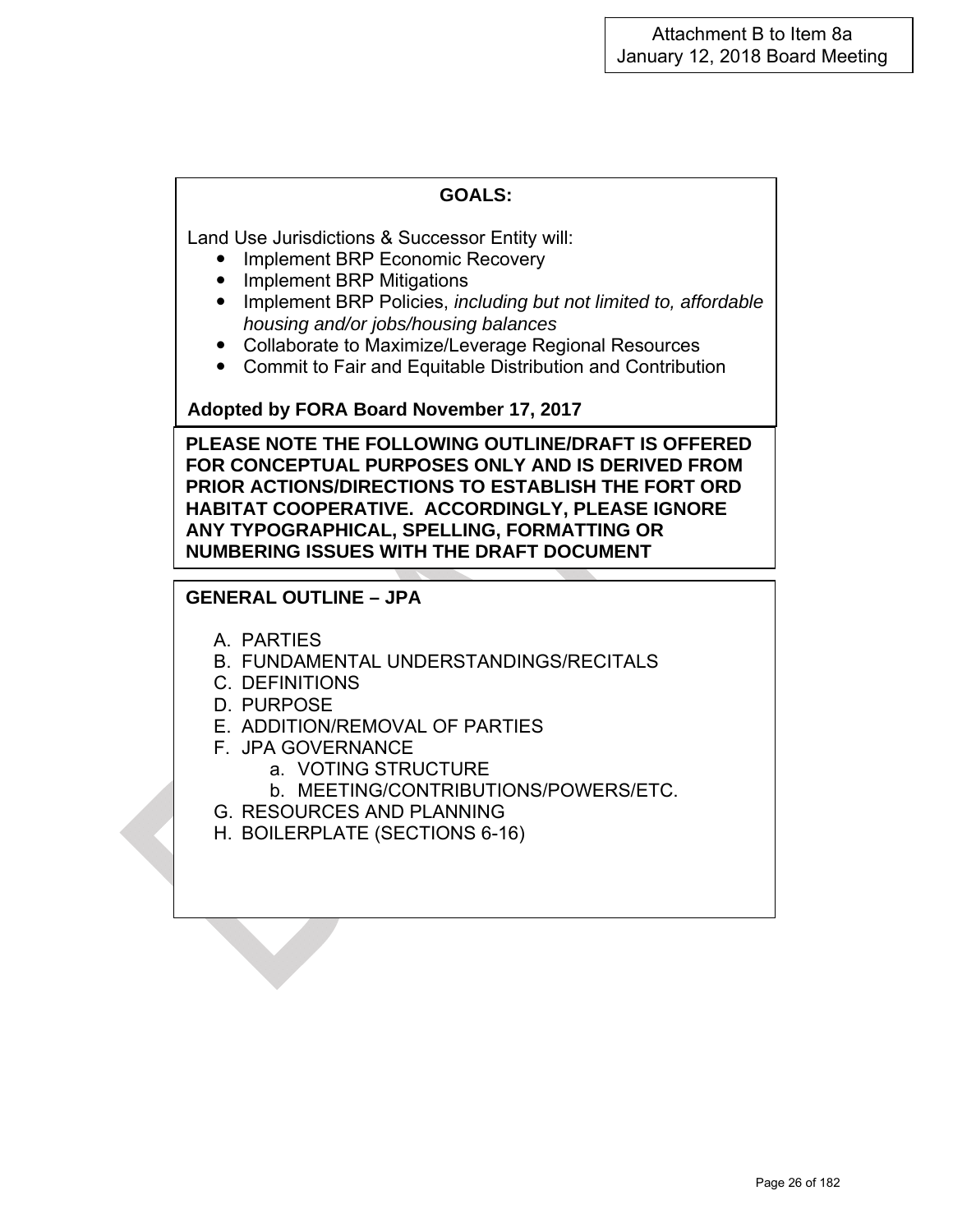## JOINT EXERCISE OF POWERS AGREEMENT

## CREATING THE

### **FORT ORD REGIONAL RECOVERY COOPERATIVE**

(pursuant to the Joint Exercise of Powers Act, California Government Code Sections 6500 to 6599.3)

\_\_\_\_\_\_\_\_\_, 2018

(for reference purposes)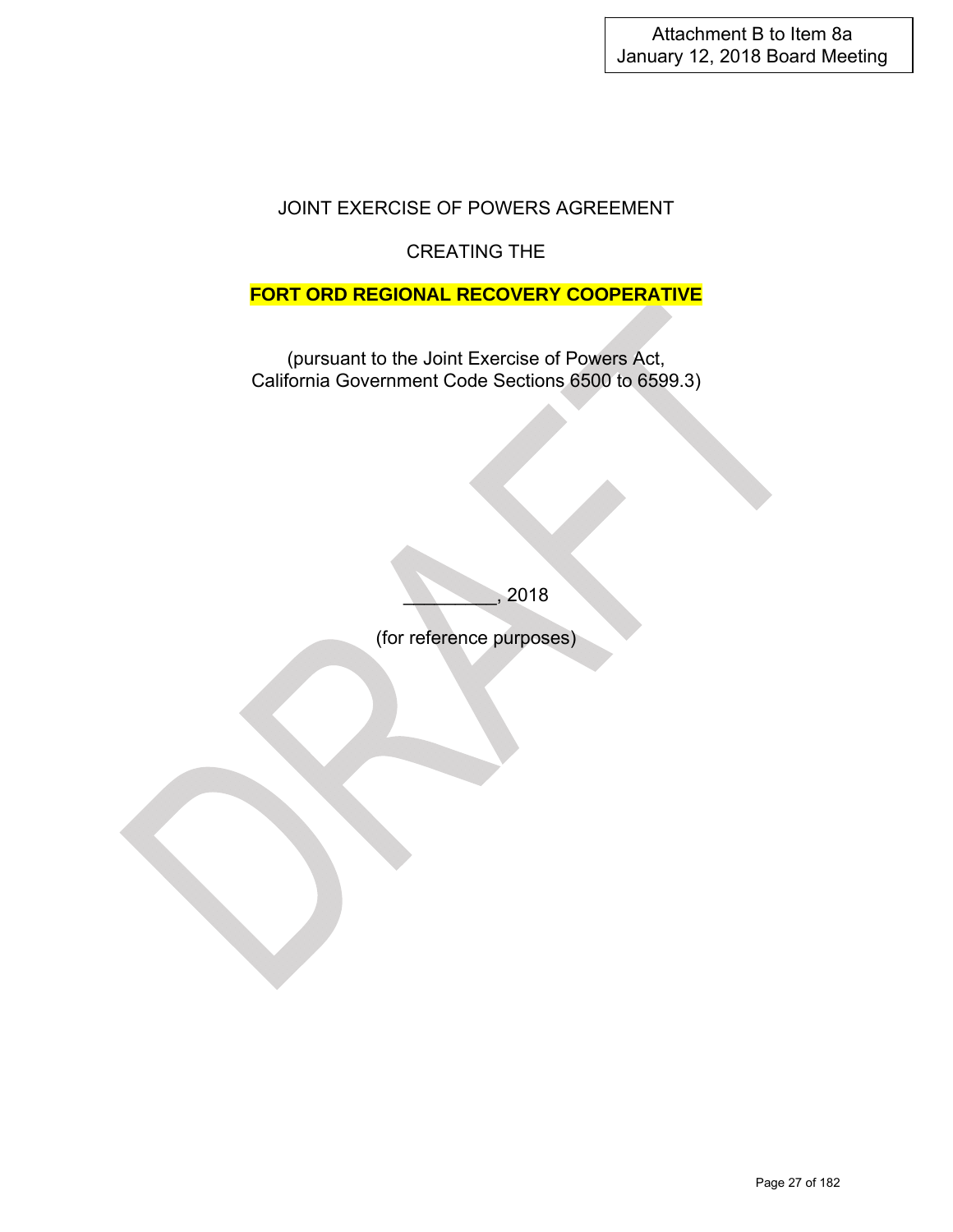#### **JOINT EXERCISE OF POWERS AGREEMENT**

#### **CREATING THE FORT ORD REGIONAL RECOVERY COOPERATIVE**

This Joint Exercise of Powers Agreement (this "Agreement") is dated for reference purposes \_\_\_\_\_\_\_\_\_, 2018 and is entered into by and among:

- (a) County of Monterey ("County"),
- (b) City of Marina ("Marina"),
- (c) City of Seaside ("Seaside"),
- (d) City of Del Rey Oaks ("Del Rey Oaks"),
- (e) City of Monterey ("Monterey"), and
- (f) The Board of Trustees of the California State University, on behalf of the Monterey Bay Campus ("CSUMB")

#### **RECITALS**

- A. Each of the parties to this Agreement is a public agency within the meaning of the Joint Exercise of Powers Act (California Government Code Section 6500 *et seq*., hereinafter referred to as the "JPA Act"). The parties may be referred to collectively as the "Parties" and each individually as a "Party."
- B. The JPA Act authorizes the Parties to create a joint exercise of powers entity that has the power to exercise jointly the powers common to the Parties.
- C. The Fort Ord Reuse Authority (FORA) was established in 1994 by state legislation and when each Jurisdiction voted to create the Fort Ord Reuse Authority in accordance with Government Code section 67700 and following (FORA Act). As a regional agency, FORA's primary legislative directive was to plan, facilitate, and manage the transfer of former Fort Ord property from the United States Army (the "Army") to the governing local jurisdictions or their designee(s). Government Code section 67700 requires that FORA sunset when eighty percent (80%) of the base has been reused or on June 30, 2020 and that FORA file a transition plan with the Local Agency Formation Commission ("LAFCO") on December 31, 2018 or eighteen months prior to expiration of FORA.
- D. Each of the Parties to this Agreement has the power, in addition to other powers which are common to each of them, to undertake and perform: planning, financing and implementation of the Fort Ord Base Reuse plan and its attendant components, including the public financing plan or creation of new or replacement financing mechanisms; construction of public improvements generated within each of the Parties' jurisdictional boundaries.
- E. FORA, as a regional agency, adopted a Base Reuse Plan in June 1997, which identified (1) environmental actions required to mitigate development and redevelopment of the former Fort Ord (the "Basewide Mitigation Measures"), and (2) infrastructure and related costs necessary to accommodate development and redevelopment of the former Fort Ord (the "Basewide Costs").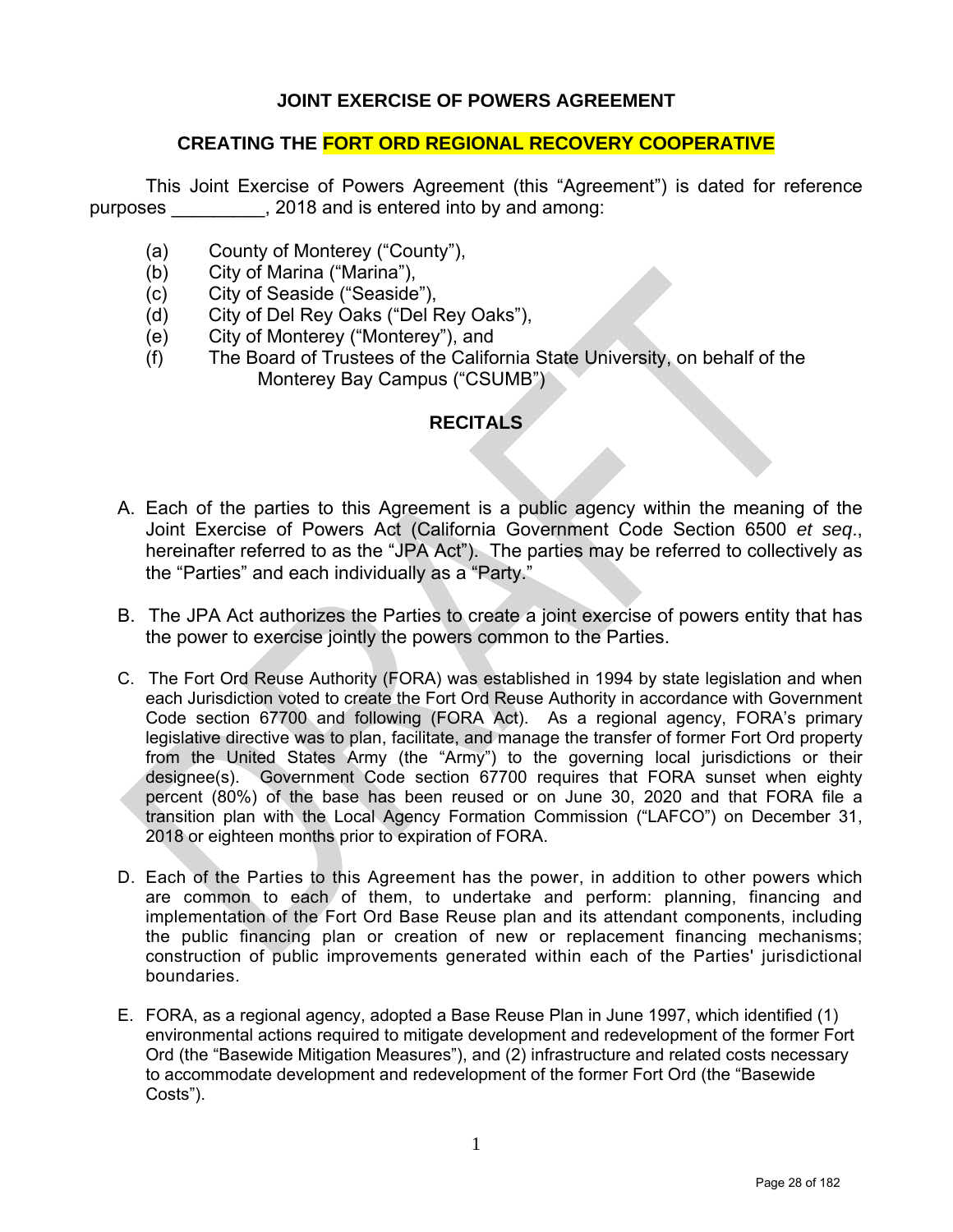- F. FORA is obligated by the California Environmental Quality Act, the Base Reuse Plan and the Authority Act (as defined in Section 1 below) to implement the Basewide Mitigation Measures and incur the Basewide Costs. To carry out such obligations, FORA intends to arrange a financing mechanism to apply to all former Fort Ord properties.
- G. In the Base Reuse Plan, FORA identified land sale and lease (or "property based") revenues, redevelopment revenues, and basewide assessments or development fees, as the primary sources of funding to implement the Basewide Mitigation Measures and to pay the Basewide Costs.
- H. In June 23, 2000, the Fort Ord Reuse Authority entered into a Memorandum of Agreement (MOA) for the No-Cost Economic Development Conveyance of former Fort Ord Lands. This document is recorded at Series #2000040124. The MOA provided the vehicle for the Army to transfer property to FORA under the EDC Agreement without monetary consideration. Under this legislation any Sale or Lease Proceeds must be applied to the economic development of the former Fort Ord.
- I. On or about the entire former Fort Ord was designated as a Superfund Site due to contamination. The Army is obligated to clean up the former Fort Ord by state and Federal law, including the removal of munitions and explosives. The timeline for the Army cleanup was based in part upon the contingent nature of funding and Department of Defense priorities for funds. Accordingly, in order to receive the properties early and facilitate an orderly and timely clean up of former Fort Ord lands, the Army and FORA entered into an early transfer agreement. Through a series of agreements between Army, FORA, Environmental Protection Agency, and Department of Toxic Substance Control, FORA has proceeded pursuant to an Army contract to clean up the former Fort Ord. The clean up obligations will be ongoing post dissolution of FORA.
- J. The Parties find that it would be to their mutual advantage and benefit to work together and share costs to continue orderly reuse and implement Base Reuse Plan (BRP) economic recovery, implement BRP mitigations and policies, including but not limited to affordable housing and/or jobs/housing balances, collaborate to maximize/leverage regional resources and to meet the mutual financial obligations of the Parties, and to provide for a smooth transfer of assets and liabilities from FORA to its successor(s) and to provide mutual assurances between the Parties of the commitment to pursue and fund the Basewide Mitigation Measures and Basewide Costs in a fair and equitable manner.
- K. The Parties acknowledge that they are responsible for ensuring implementation of the Base Reuse Plan obligations and liabilities as outlined in Exhibit \_\_ including, without limitation, collection of the Community Facilities District ("CFD") Special Taxes established by FORA and any replacement revenues and arranging for construction or other completion of obligations.

### **AGREEMENT**

**NOW, THEREFORE,** based on the foregoing and in consideration of the mutual terms, covenants, and conditions contained in this Agreement and for other good and valuable consideration, the receipt and sufficiency of which are hereby acknowledged, the Parties agree as follows:

### **1.0 DEFINITIONS**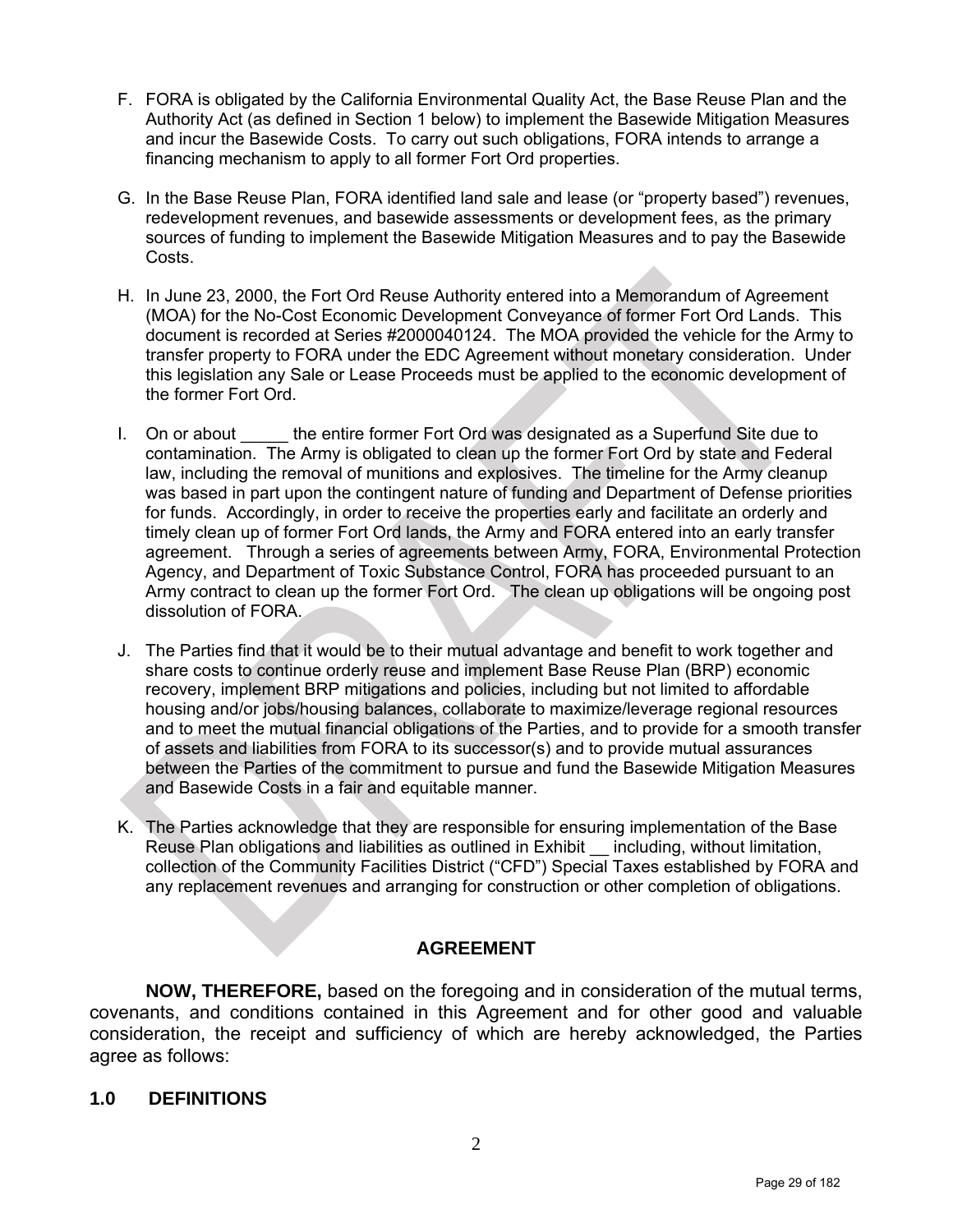The following terms as used in this Agreement will have the meanings set forth below:

**1.1 Terms defined in Implementation Agreements.** Terms used in this Agreement have the same meanings as those terms in the Implementation Agreements, previously entered into between FORA and underlying landuse Jurisdictions, unless this Agreement expressly provides otherwise.

**1.2 "CFD Special Taxes"** means the FORA Community Facilities District special taxes or equivalent replacement revenue, upon FORA's sunset, paid by developers of the former Fort Ord property, as adopted as a base-wide tax or other financing mechanism to pay for mitigation of the adverse environmental impacts of the former Fort Ord development.

**1.3 "County"** means the County of Monterey, a California general law county.

**1.4 "CSUMB"** means the Board of Trustees of the California State University, acting on behalf of the Monterey Bay Campus.

**1.5 "Del Rey Oaks"** means the City of Del Rey Oaks, a California general law city.

**1.6 "FORA"** means the Fort Ord Reuse Authority, a public corporation of the State of California.

**1.7 "FORA's Sunset"** means the date on which the "Fort Ord Reuse Authority Act" (California Government Code Section 67650 *et seq.*) becomes inoperative or is repealed or FORA ceases to exist or operate as a governmental entity (presently anticipated to occur on June 30, 2020).

**1.8 "Implementation Agreements"** means the Implementation Agreements previously entered into between FORA and the underlying land use jurisdictions and previously recorded.

**1.9 "Marina"** means the City of Marina, a California charter city.

**1.10 "Monterey"** means the City of Monterey, a California charter city.

**1.11 "Party"** or **"Parties"** means any or all, respectively, of the signatories to this Agreement.

**1.12 "Seaside"** means the City of Seaside, a California general law city.

### **2.0 PURPOSE**

**2.1 Establish Agency.** The Parties intend by this Agreement to establish the Fort Ord Regional Recovery Cooperative, the principal purposes of which are to continue orderly reuse and implement Base Reuse Plan (BRP) economic recovery, implement and enforce BRP mitigations and policies, including but not limited to affordable housing and/or jobs/housing balances, to pursue and fund the Basewide Mitigation Measures and Basewide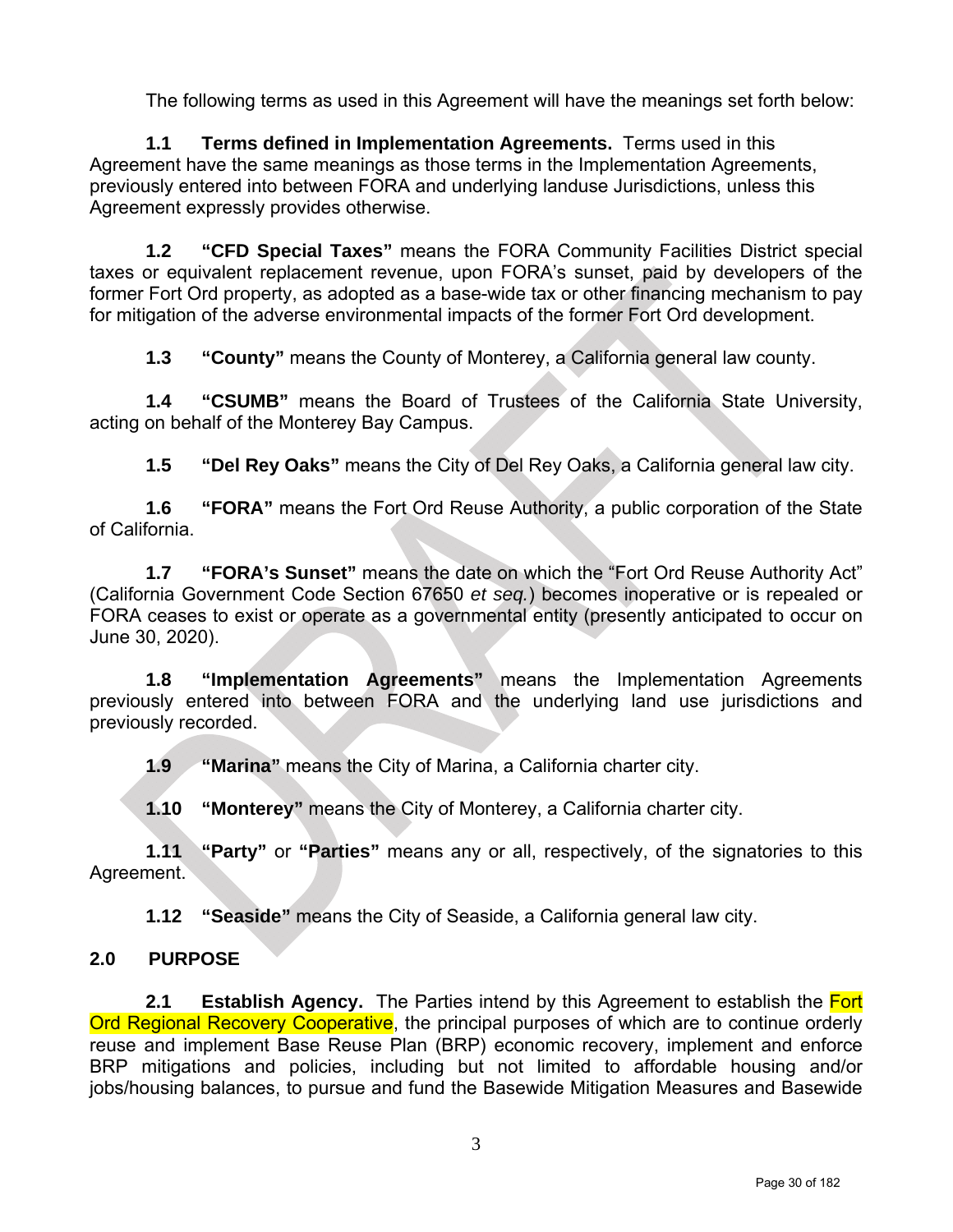Costs in a fair and equitable manner and implement the environmental services clean-up agreement.

**2.2 JPA's Responsibilities.** The Parties further intend by this Agreement to require the Cooperative to (a) oversee, monitor, and report on environmental services clean up agreement; (b) collect, manage, and distribute funding for ; (c) secure or receive funding for completion of Base Reuse Plan obligations and mitigations; and (e) exercise the powers described in Section 6.0 of this Agreement.

## **3.0 ADDITIONAL PARTIES, TERMINATION AND WITHDRAWAL**

### **3.1. Additional Parties. Basis for additional parties to be added**

**3.2 Termination.** This Agreement will become effective on the Contract Date and will continue in effect until terminated

**3.2. Withdrawal.** Any Party may withdraw from this Agreement

upon affirmative concurrence [different language]

#### **3.3. Effect of Withdrawal.**

#### **4.0 JPA**

**4.1. JPA Establishment.** There is hereby established under the JPA Act an agency and public entity to be known as the "Fort Ord Regional Recovery Cooperative.." As provided in the JPA Act, the Fort Ord Regional Recovery Cooperative is a public entity separate from its members. Debts, liabilities, and obligations of the Cooperative are its own and not those of its members.

**4.2. State Filing.** Within thirty (30) days after the Contract Date or any amendment to this Agreement, the JPA will cause appropriate notice thereof to be filed with the office of the Secretary of State of the State of California, as provided in Government Code Section 6503.5.

**4.3. JPA Governing Board.** The JPA will be governed by a Governing Board consisting of

**4.4 Voting.** The initial Cooperative Governing Board shall

Each voting Cooperative Governing Board member shall have one (1) vote for each decision relating to the governance, budget, or administration of the Cooperative. Non-voting members include FORA and BLM. After FORA's Sunset, BLM shall be the sole non-voting member. Or Alternatively,

The voting shall be by weighted vote based upon a member jurisdiction's relative amount of unentitled development. OR Alternatively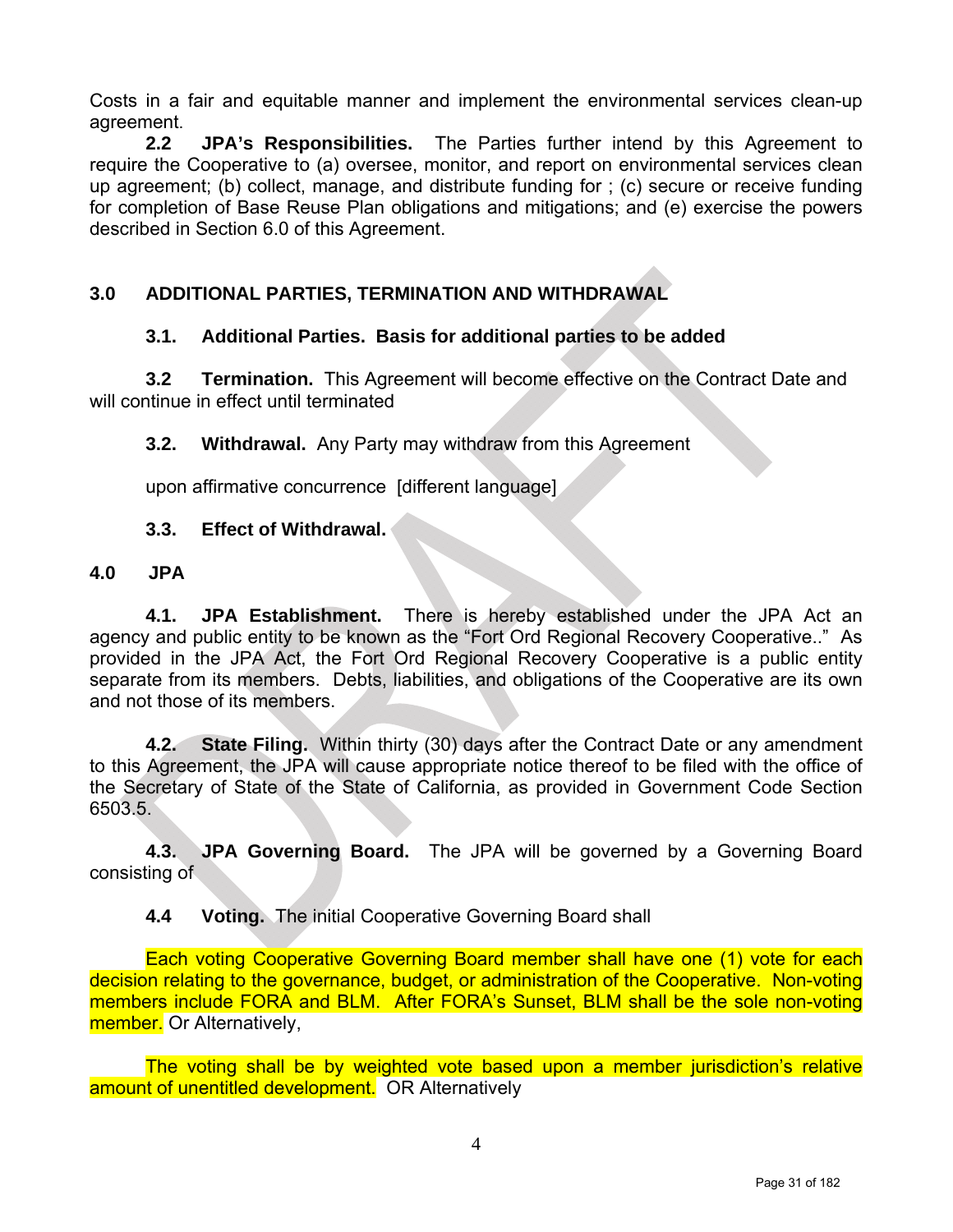**4.4.1 Non-Voting Member Assurances.** Each non-voting member agrees to fulfill its responsibilities in compliance with the

### **4.4.2 Voting Member Assurances.**

**4.5 Pay.** JPA Governing Board members serve without compensation, but may be entitled to reimbursement for expenses incurred on behalf of the JPA at the direction of the JPA Governing Board.

**4.6 Staff Costs.** For so long as there are Basewide projects to complete pursuant to the Capital Improvement Program, the JPA staff assumptions

### **4.7 Meetings of JPA Governing Board.**

**4.7.1 Regular Meetings.** The Cooperative Governing Board shall hold regular meetings at least twice per year at dates and times established by the Cooperative Governing Board. The Cooperative Governing Board may establish a meeting schedule that sets regular meetings at more frequent intervals. The Chair of the Cooperative Governing Board may call, cancel, or reschedule meetings.

**4.7.2 Legal Notice.** Meetings of the Cooperative Governing Board shall be called, noticed, held, and conducted subject to the provisions of the Ralph M. Brown Act (California Government Code Section 54950 *et seq*.).

**4.7.3 Minutes.** The Cooperative Program Administrator shall cause minutes of meetings of the Cooperative Governing Board to be kept and shall present minutes for review and approval by the Cooperative Governing Board at its regular meetings.

**4.7.4 Quorum.** A majority of the voting members of the Cooperative Governing Board constitutes a quorum for the transaction of business, except that less than a quorum may adjourn meetings.

#### **4.8 Officers: Duties; Bonding.**

**4.8.1 Chair***.* The Cooperative Governing Board shall annually elect from its members a Chair and a Vice Chair. The Chair and the Vice Chair shall have the duties assigned by the Cooperative Governing Board or set forth in by-laws adopted by the Cooperative Governing Board.

**4.8.2 Administrator.** The Program Administrator, or designee, shall (a) serve as the custodian of the Cooperative's records; (b) prepare minutes to be submitted for review and approval by the Cooperative Governing Board; (c) act as Secretary at meetings; (d) keep a Cooperative Proceedings journal record; and (e) perform duties incident to the office as assigned by the Cooperative Governing Board.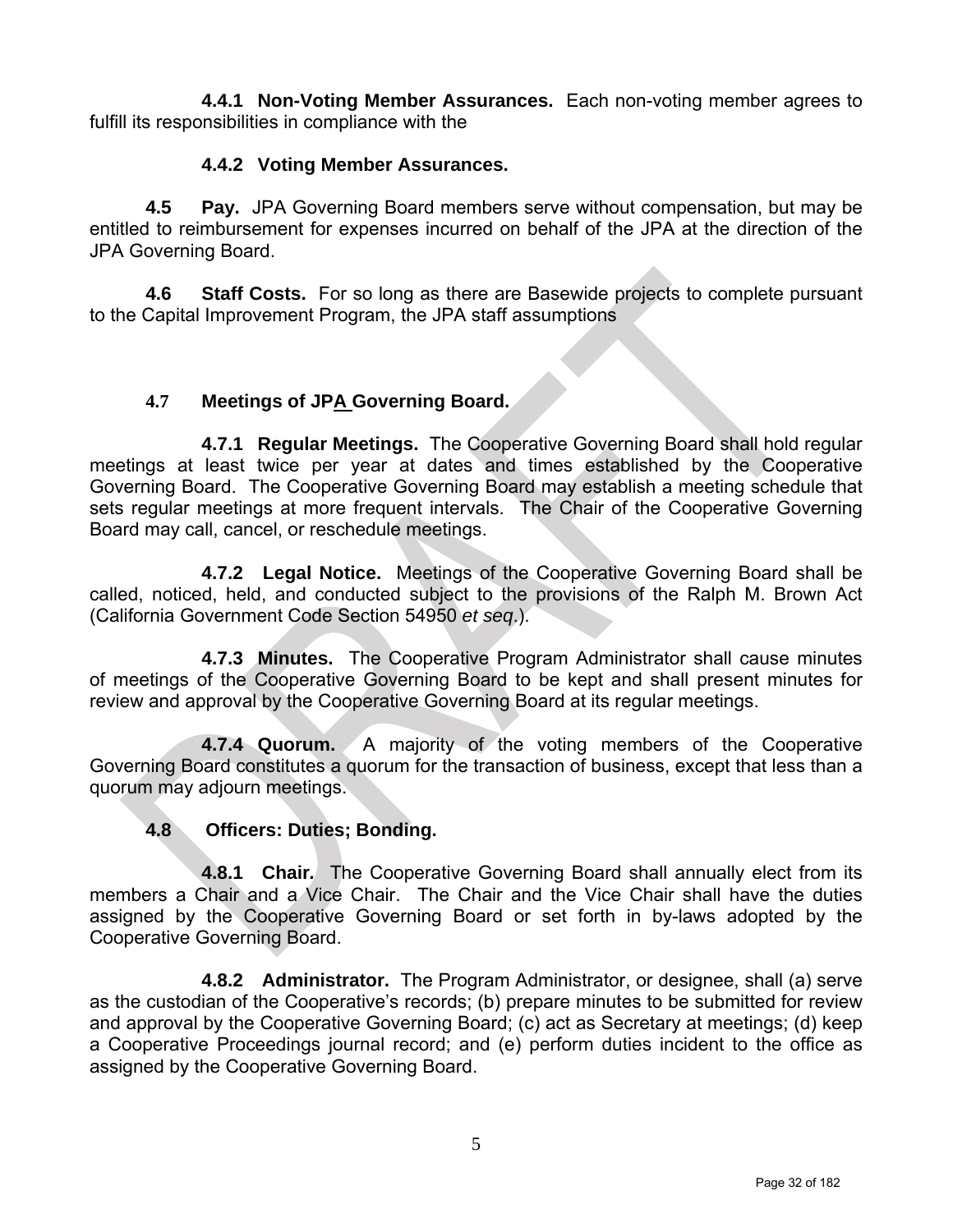**4.8.3 Controller.** The Accounting Controller/Manager shall have the powers, duties, and responsibilities specified in California Government Code Section 6505.5. The Accounting Manager shall draw checks to pay demands against the Cooperative under the direction of the Cooperative Governing Board.

**4.8.4 Bonded Officers.** The Cooperative [] are designated as the public officers or persons who have charge of, handle, or have access to the Cooperative's property and funds. Such officers shall file official bonds in the amounts such officers determine is necessary as required by Government Code Section 6505.1, provided that such bonds shall not be required if the Cooperative's property and funds have an aggregate value less than One Thousand Five Hundred Dollars (\$1,500), as adjusted for inflation according to a generally accepted index adopted by the Cooperative Governing Board.

**4.8.5 Audits.** The [] of the Cooperative are hereby authorized and directed to prepare or cause to be prepared: (a) a special audit as required by California Government Code Section 6505 every year during the term of this Agreement and (b) a report in writing on the first day of February, May, August, and November of each year to the Cooperative Governing Board and the Parties. The report shall: (a) describe the amount of money held by the Cooperative; (b) the manner in which the money is held and invested; (c) include the income received since the last such report; and (d) the amount paid out since the last such report.

**4.8.8 Other Officers.** The Cooperative Governing Board may: (a) appoint such other officers and employees as it may deem necessary and (b) retain independent counsel, consultants and accountants.

**4.8.9 FORA's Sunset.** Upon FORA's Sunset, the Cooperative shall assume FORA's liabilities, obligations, and responsibilities under this Agreement and the Cooperative shall select its own employees and officers, as described in Section 4.8 of this Agreement. The Cooperative shall remain liable for performing FORA's obligations under this Agreement. The Cooperative shall have the authority to hire a management firm to implement its responsibilities. This Agreement shall not authorize FORA, or its successors, to assign its responsibilities or obligations under this Agreement to a third party without the prior approval of USFWS and CDFW, which approval shall not be unreasonably withheld, conditioned, or delayed.

### **5.0 RESOURCE MANAGEMENT AND PLANNING PROGRAM.**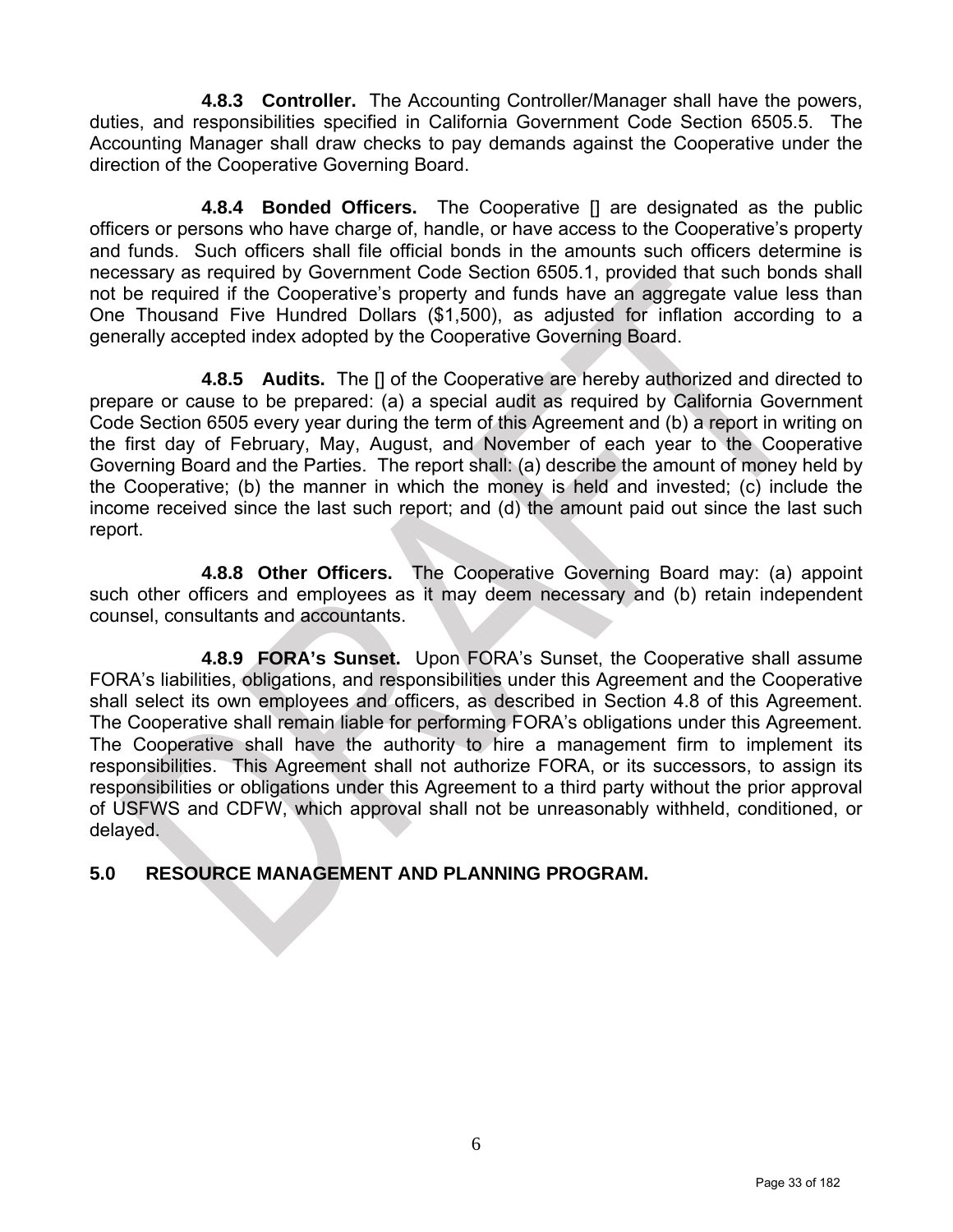#### **6.0 POWERS AND RESPONSIBILITIES**

The Cooperative has the powers granted to joint powers authorities by the JPA Act. The Cooperative may do acts necessary to exercise those powers including any of the following: (a) make contracts; (b) employ agents and employees; (c) receive, collect, manage, and disburse funds; (d) receive grants contributions and donations of property, funds, and services; and (e) sue and be sued in its own name including, without limitation, to file or intervene in lawsuits that pertain to Base Reuse Plan or environmental clean up obligations or implementation. The Cooperative's principal responsibility shall be to carry out the successor agency responsibilities as outlined in Paragraph hereinabove.

### **7.0 TERMINATION OF POWERS**

The Cooperative shall continue to exercise its powers until the termination of this Agreement. The Cooperative's statutory authority is subject to legislative amendments to the JPA Act.

### **8.0 DISBURSEMENTS AND DEPOSITS OF FEES**

**8.1 Fee Collection.** The Agreement requires the participating members to enforce the collection of fees pursuant to the Implementation Agreement, FORA CFD Special Taxes or the equivalent replacement revenue provided by the Parties.

#### **8.2 Fee Disbursement.**

#### **9.0 ACCOUNTABILITY**

In managing the capital improvement funds, the Cooperative is subject to the requirements of California Government Code Sections 65965-65968. The Cooperative Governing Board shall assure that revenue is accounted for in the manner required by law.

### **10.0 FISCAL YEAR**

Unless and until changed by majority vote of the Cooperative Governing Board, the fiscal year of the Cooperative shall be the period from July 1 of each year to and including the following June 30, except for the first fiscal year which shall be the period from the Contract Date to the following June 30.

### **11.0 DISPOSITION OF ASSETS AND REAL PROPERTY**

Upon termination of this Agreement,

#### **12.0 CONTRIBUTIONS AND ADVANCES**

With the Cooperative Governing Board's approval, any Party may contribute money, personnel services, equipment, materials, or property to the Cooperative for any of the purposes of this Agreement. Such advances must be recorded and repaid in the manner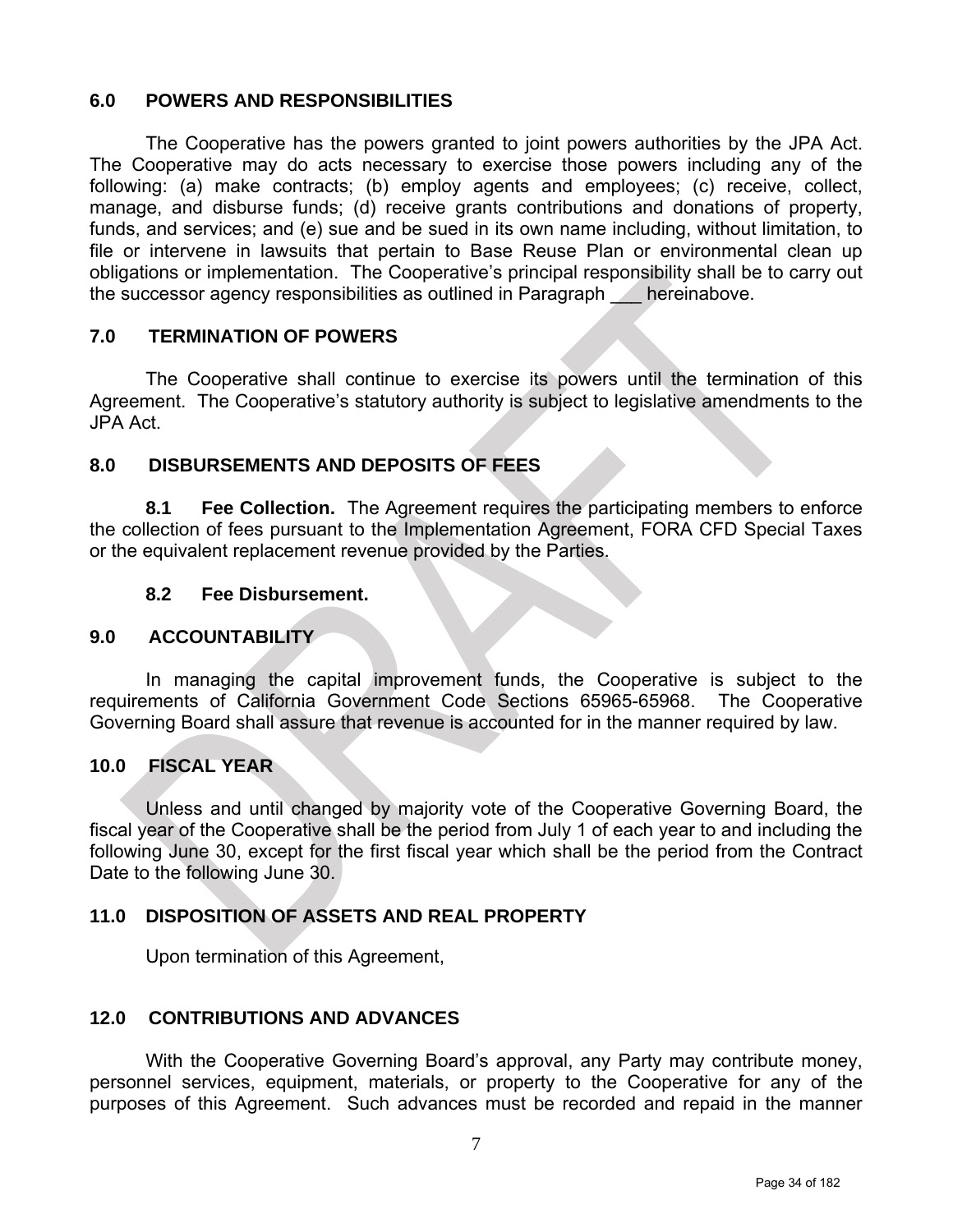agreed upon, by the Cooperative and the Party making the advance, in writing prior to the date of the advance. Except as otherwise expressly provided in this Agreement, no Party is obligated to pay the Cooperative's administrative expenses.

### **13.0 ACCOUNTS AND REPORTS**

**13.1 Accounts.** The Cooperative shall establish and maintain such funds and accounts as may be required by good accounting practice and as may be required by the terms of any state or federal grant that the Cooperative may receive. The books and records of the Cooperative shall be open to inspection at reasonable times by the Parties and their representatives. The Cooperative shall give an audited written report of financial activities for the fiscal year to the Parties within six (6) months after the close of each fiscal year during the term of this Agreement.

**13.2 Audits.** To the extent required by California Government Code Section 6505.6, the Accounting Manager of the Cooperative shall contract with a certified public accountant or public accountant to make an annual audit of the accounts and records of the Cooperative. The minimum requirements of the audit shall be those prescribed by the State Controller for special districts under California Government Code Section 26909 and shall conform to generally-accepted auditing standards. When such an audit of an account and records is made by a certified public accountant or public accountant, a report thereof shall be filed as a public record with the Parties and, if required by California Government Code Section 6505.6, also with the Auditor Controller of County. Such report shall be filed within twelve (12) months of the end of the fiscal year or years under examination. The Cooperative may replace the annual special audit with an audit covering a two (2) year period.

**13.3 Audit Costs.** Any costs of the audit, including contracts with, or employment of, certified public accountants or public accountants, in making an audit under this Section 13 shall be borne by the Cooperative and shall be a charge against any unencumbered funds of the Cooperative available for that purpose.

### **14.0 CONFLICT OF INTEREST CODE**

The Cooperative shall adopt a conflict of interest code as required by law and shall comply with the terms of Fair Political Practices Commission Ethics Training requirements.

### **15.0 FORM OF APPROVALS**

Approvals by the Cooperative required in this Agreement, unless the context specifies otherwise, must be given by resolution of the Cooperative Governing Board. When consent or approval is required in this Agreement, it may not be unreasonably withheld, conditioned, or delayed.

#### **16.0 MISCELLANEOUS PROVISIONS**

**16.1 No Partnership.** Neither this Agreement nor the HCP shall make or be deemed to make any Party to this Agreement the agent for or the partner of any other Party.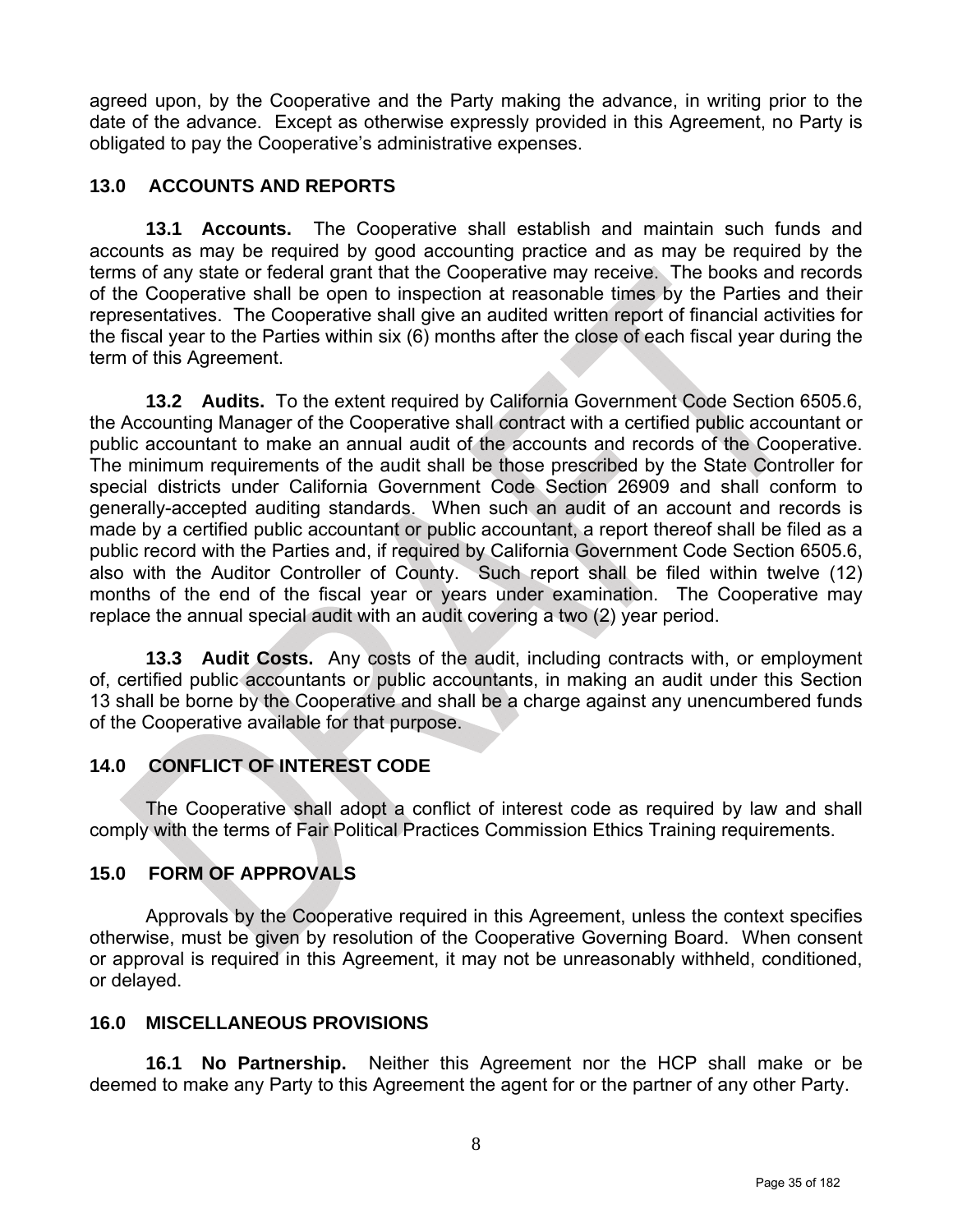**16.2 Notices.** Notices to the Parties shall be sufficient if delivered to the chief executive of the Party at the Party's principal location within five (5) working days prior to any action to be taken or any meeting to be called. The following notice list contains the notification addresses of the Parties:

ATTN: Resource Management Agency **Director** County of Monterey 168 W. Alisal St., 2nd Floor Salinas, CA 93901

ATTN: Monterey County Administrative Officer 168 W. Alisal Street, 3rd Floor Salinas, CA 93901

ATTN: City Manager City of Del Rey Oaks ATTN: City Manager City of Marina 211 Hillcrest Ave. Marina, CA 93933

ATTN: City Manager City of Seaside 440 Harcourt Ave. Seaside, CA 93955

650 Canyon Del Rey Del Rey Oaks, CA 93940

ATTN: City Manager City of Monterey City Hall Monterey, CA 93940

ATTN: President California State University Monterey Bay 100 Campus Center, Blding 1 Seaside, CA 93955-8001

**16.3 Entire Agreement.** This Agreement constitutes the entire agreement among the Parties. It supersedes any and all other agreements, either oral or in writing, among the Parties with respect to the subject matter hereof and contains all of the covenants and agreements among them with respect to said matters, and each Party acknowledges that no representation, inducement, promise or agreement, oral or otherwise, has been made by any other Party or anyone acting on behalf of any other Party that is not embodied herein.

**16.4 Amendment of Agreement.** No addition, alteration, amendment, change, or modification to this Agreement shall be binding upon the Parties, or any of them, unless reduced to writing and signed by each and all of the Parties.

**16.8 Counterparts.** This Agreement may be signed in any number of counterparts, each of which shall be deemed an original and all of which taken together shall constitute one and the same complete instrument. The signature page of each counterpart may be detached from such counterpart and attached to a single document which shall for all purposes be treated as an original. Faxed, photocopied or e-mailed signatures shall be deemed originals for all purposes.

**16.9 No Third-Party Beneficiaries.** This Agreement shall not create any right or interest in the public, or any member thereof, as a third-party beneficiary hereof, nor shall it authorize anyone not a Party to this Agreement to maintain a suit for personal injuries or damages pursuant to the provisions of this Agreement. The duties, obligations, and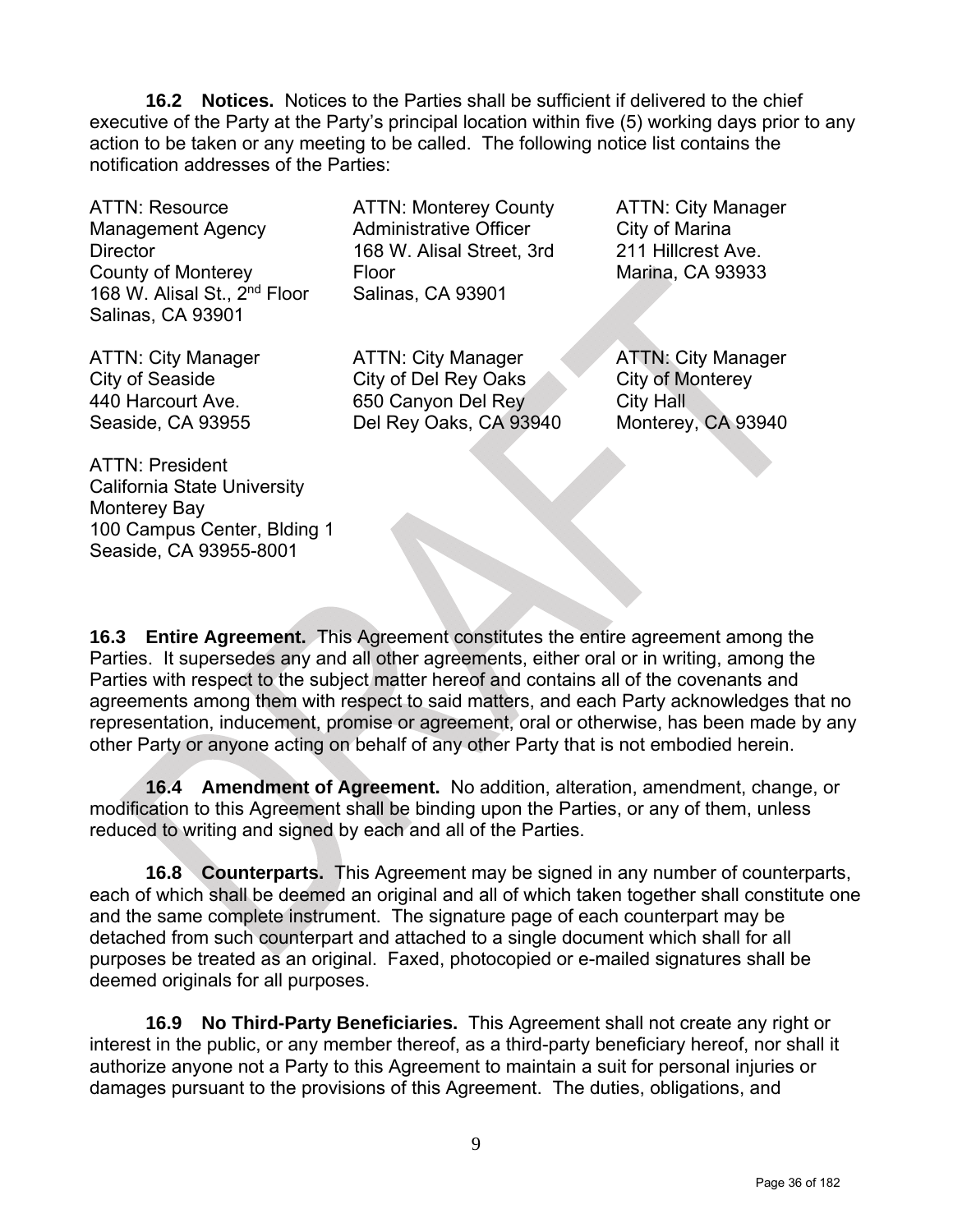responsibilities of the Parties to this Agreement with respect to third parties shall remain as imposed under existing law.

**16.10 Applicable Laws.** All activities undertaken pursuant to this Agreement, must be in compliance with all applicable state and federal laws and regulations.

**16.11 Successors; Assignment.** This Agreement binds and benefits successors to the Parties. No Party may assign any right or obligation hereunder without the consent of the other Parties.

**16.12 Calendar Days.** Throughout this Agreement the use of the term "day" or "days" means calendar days, unless otherwise specified.

**16.13 No Waiver.** The failure of any Party at any time to require the performance by any other Party of any provision of this Agreement shall in no way affect the right to require such performance at any later time. No extension of time for performance of any obligation or act shall be deemed an extension of time for any other obligation or act. No waiver of any breach of any provision of this Agreement shall be deemed to be any waiver of the provision itself. No waiver shall be binding unless executed in writing by the Party making the waiver. Any and all rights and remedies which any Party may have under this Agreement or at law or in equity shall be cumulative, and shall not be deemed inconsistent with each other; no one of them, whether exercised or not, shall be deemed to be an exclusion of any other, and any or all of such rights and remedies may be exercised at the same time.

**16.14 Mediation.** The Parties must submit any disputes arising under this Agreement to non-binding mediation before filing suit to enforce or interpret this Agreement. Upon request by any Party to the dispute, the Parties will within ten (10) days select a single mediator, or if the Parties cannot agree, they shall ask the then presiding judge of the Monterey County Superior Court to select a mediator to mediate the dispute within fifteen (15) days of such selection.

**16.15 Attorneys' Fees.** If any action at law or equity, including any action for declaratory relief is brought to enforce or interpret the provisions of this Agreement, the Parties to the litigation shall bear their own attorneys' fees and costs, provided that attorneys' fees and costs recoverable against the United States shall be governed by applicable federal law.

**16.16 Severability.** In the event one or more of the provisions contained in this Agreement is held to be invalid, illegal, or unenforceable by any court of competent jurisdiction, such portion shall be deemed severed from this Agreement and the remaining parts of this Agreement shall remain in full force and effect as though such invalid, illegal, or unenforceable portion had never been a part of this Agreement. The Permits are severable such that revocation of one does not automatically cause revocation of the other.

**16.17 Due Authorization.** The Parties represent and warrant that (a) the execution and delivery of this Agreement has been duly authorized and approved by requisite action, (b) no other authorization or approval, whether of governmental bodies or otherwise, will be necessary in order to enable the Parties to enter into and comply with the terms of this